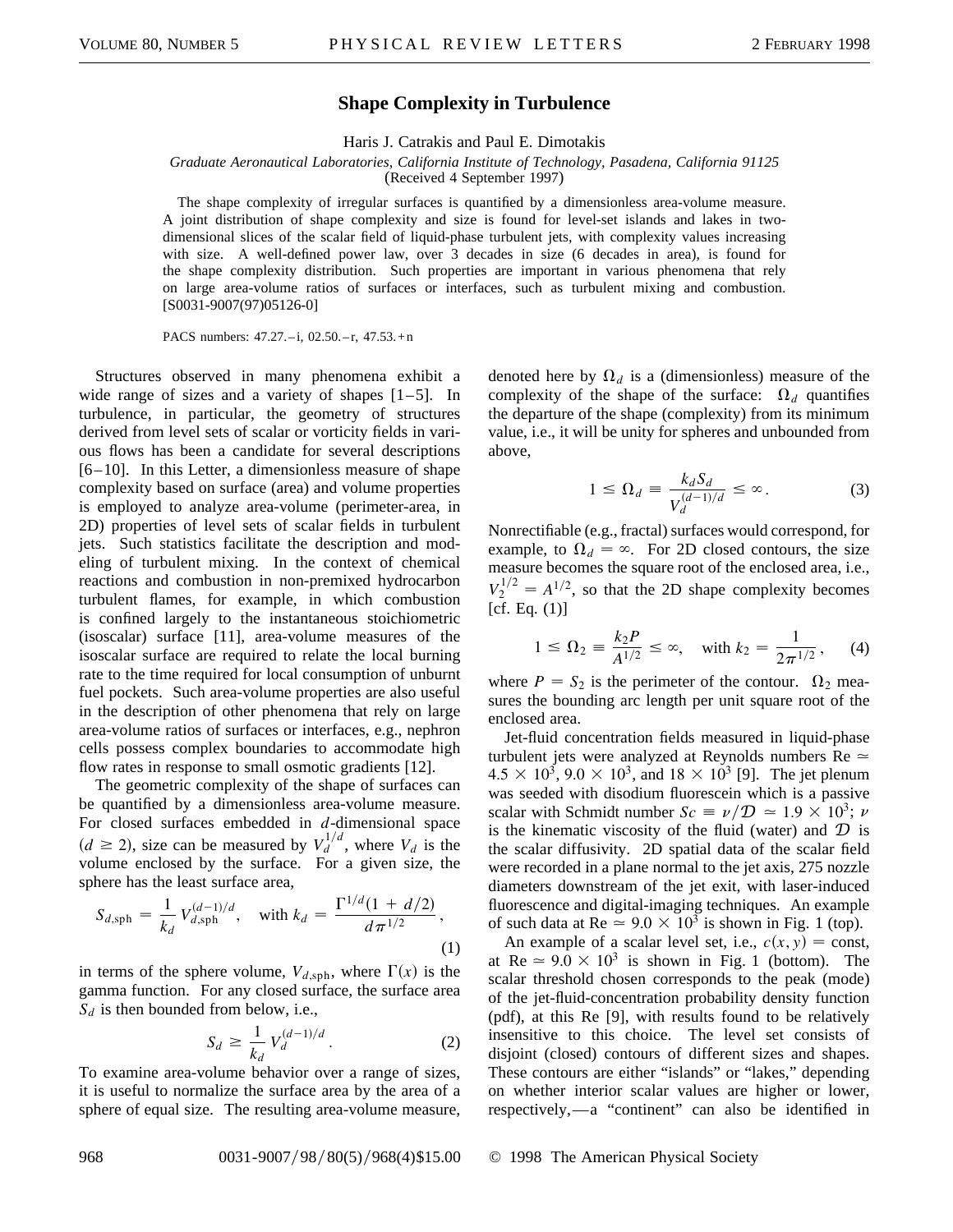

FIG. 1. Top: jet-fluid concentration in far field  $\left(\frac{z}{d_0} = 275\right)$ of a liquid-phase turbulent jet at Re  $\simeq 9.0 \times 10^3$ . Increasing grey levels label increasing jet-fluid concentration values. Bottom: jet-fluid concentration level set thresholded at the mode of the scalar-field pdf. More than 700 islands and lakes, on average, are found in each such realization.

general. To compute the perimeter *P* and area *A* of the islands/lakes, level sets were extracted from the data with a local, biquadratic *B*-spline representation of the 2D  $c(x, y)$  surface and a contour-tracking algorithm. This ensures  $C<sup>1</sup>$  continuity (no cusps) and eliminates pixelation artifacts of digital-image contour-extraction methods, such as maximum/minimum bounds for the pixelated perimeter [13]. The present method provides an estimate of the perimeter (and area) of the islands/lakes

that will approach the level-set arc length in the limit of high resolution.

Following Lovejoy's area/perimeter analysis of cloud/ rain regions [4], a scatter plot of normalized perimeter and size,  $P/\delta_b$  and  $A^{1/2}/\delta_b$ , for turbulent-jet islands/lakes is shown in Fig. 2, for six image realizations at Re  $\simeq$  9.0  $\times$  $10^3$  (cf. Fig. 1). Size/perimeter values for more than 4200 islands/lakes (over 700 islands/lakes per realization on average) are depicted, normalized by the (ensembleaveraged) outer scale of the level set  $\delta_b$  computed as the square root of the bounding-box area [9]. The minimum perimeter for circles [cf. Eq. (2)] is indicated in Fig. 2 as a solid line. A power-law fit,  $P/\delta_b \propto (A^{1/2}/\delta_b)^{q_2}$ , is also shown (dashed line) using Lovejoy's value ( $q_2 = 1.35$ ).

A scatter plot of the shape complexity  $\Omega_2$  and normalized size  $A^{1/2}/\delta_b$  is shown in Fig. 3. The horizontal axis, i.e.,  $\Omega_2 = 1$ , represents the minimum value of shape complexity (circles). The data indicate that  $\Omega_2$ approaches the minimum value (unity) at small sizes; near-circular shapes are encountered at the smallest (diffusion-dominated) scales.

Progressively larger values of  $\Omega_2$  are encountered with increasing size (Fig. 3). This finding can be appreciated, kinematically, by noting that the shape of a flow structure is subject to greater distortions, at its own scale, by smaller structures and, to a lesser extent, by larger structures. Accordingly, larger-sized structures may be expected to be more complex in shape, as they subtend a larger fraction of the range of spatial scales, in turbulent flows in general.

The data indicate that islands/lakes derived from 2D scalar level sets need to be characterized by a *joint distribution* of size and shape complexity,  $\mathcal{W}_2(A^{1/2}/\delta_b, \Omega_2)$ , i.e.,

$$
\int_{1}^{\infty} \int_{0}^{1} \mathcal{W}_{2}(A^{1/2}/\delta_{b}, \Omega_{2}) d(A^{1/2}/\delta_{b}) d\Omega_{2} = 1.
$$
 (5)



FIG. 2. Scatter plot of normalized perimeter,  $P/\delta_b$ , vs normalized size,  $A^{1/2}/\delta_b$ , of isoscalar islands and lakes at Re  $\approx$  $9.0 \times 10^3$  (islands: crosses; lakes: circles).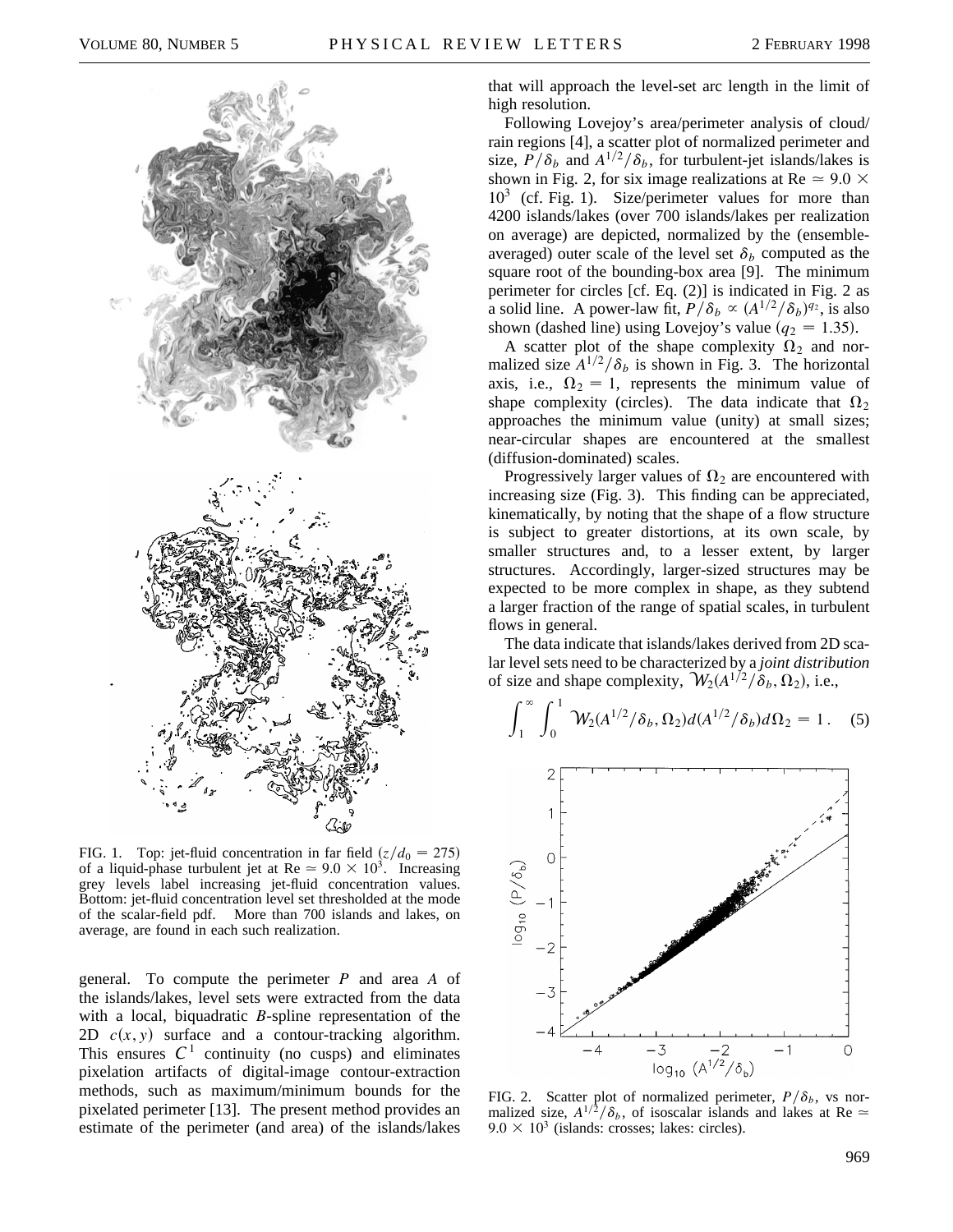

FIG. 3. Scatter plot of shape complexity,  $\Omega_2$ , vs normalized size,  $A^{1/2}/\delta_b$  (same data as in Fig. 2).

The islands/lakes span, roughly, 3 decades in size, or 6 decades in area. Area-size behavior of contours derived from complex structures [4,5] has been modeled previously in terms of functional, power-law relations, e.g.,  $\Omega_2 \propto (A^{1/2}/\delta_b)^{q_2-1}$ , where  $q_2$  would be a constant; cf. dashed line in Fig. 3 for  $q_2 = 1.35$  [4]. For stochastic processes in general, however, a joint distribution of shape complexity and size can be expected.

The present data show differences from power-law functional relations. Over most of the  $\Omega_2$  range, islands and lakes are found with sizes spanning more than 1 decade, or 2 decades in area, for a given shape complexity. Lovejoy's suggestion appears to capture the mean trend in Fig. 3 at large sizes. However, the most probable values of size and shape complexity lie on a curve (Fig. 3) for small sizes. Also, large lakes of high shape complexity are found, relative to the mean behavior, which can result in a substantially higher (total) shape complexity of the level set.

From such statistics, the size or shape-complexity pdf of the islands/lakes can be computed. The size pdf, corresponding to the projection of the joint pdf  $W_2$  on the size axis, i.e.,  $p_A(A^{1/2}/\delta_b) = \int_{1}^{\infty} W_2(A^{1/2}/\delta_b, \Omega_2) d\Omega_2$ , is nearly log normal at small scales [10]. It corresponds to a non-power-law Korčak distribution,  $N_A(A^{1/2}/\delta_b) =$  $\int_{A^{1/2}/\delta_b}^{\infty} p_A(x) dx$ , where  $N_A$  is the count of islands/lakes of size greater than  $A^{1/2}/\delta_b$  [1].

The pdf of shape complexity,  $p_{\Omega}(\Omega_2)$ , decreases with increasing  $\Omega_2$ , as shown in Fig. 4. The  $\Omega_2$  values span almost 1 decade, i.e., there are islands/lakes with up to 10 times the perimeter, per unit (root) area, of equalsized circles. The data indicate a power-law pdf of shape complexity, i.e.,

$$
P_{\Omega}(\Omega_2) \propto \Omega_2^{-\nu} \,, \tag{6}
$$



FIG. 4. Shape complexity pdf of islands and lakes. Solid line: power-law fit (in these coordinates).

with  $\nu \approx 5.3$ ; the largest- $\Omega_2$  (binned) value reflects the "continents" and was omitted in the fit. Near-circular contours correspond mostly to (diffusion-dominated) small-size features (cf. Fig. 3) and have the highest shape-complexity probability density. The power-law pdf of shape complexity is equivalent to an exponential pdf for ln  $\Omega_2$ ,

$$
\hat{p}_{\Omega}(\ln \Omega_2) \propto e^{-(\nu - 1)\ln \Omega_2}, \qquad (7)
$$

i.e., log-Poisson statistics [14,15], for exponents  $\nu > 1$ , with  $\hat{p}_{\Omega}(\ln \Omega_2) = \Omega_2 p_{\Omega}(\Omega_2)$ . The constant v is the mean logarithmic shape complexity, i.e., for these data,  $\langle \ln \Omega_2 \rangle = 1/(\nu - 1) \approx 0.23$ , or  $\langle \log_{10} \Omega_2 \rangle \approx 0.10$ .

Level-set data, such as in Fig. 1, show evidence of many lakes within the continent, several islands within those lakes, as well as lakes within those islands. This topology necessitates an extension of the (individual) shape-complexity measure [Eq. (4)]. The total perimeter  $P_{\text{tot}}$  and enclosed area  $A_{\text{tot}}$  of regions of the level set where the scalar field exceeds the threshold, i.e.,

$$
P_{\text{tot}} \equiv \sum_{i=1}^{n_{\text{isl}}} P_i^{(\text{isl})} + \sum_{i=1}^{n_{\text{lak}}} P_i^{(\text{lak})},
$$
  

$$
A_{\text{tot}} \equiv \sum_{i=1}^{n_{\text{isl}}} A_i^{(\text{isl})} - \sum_{i=1}^{n_{\text{lak}}} A_i^{(\text{lak})},
$$
 (8)

with the minus sign for lakes in the area definition, can be used to define the total shape complexity  $\Omega_{2,\text{tot}}$  as [Eq. (4)]

$$
\Omega_{2,\text{tot}} \equiv \frac{k_2 P_{\text{tot}}}{A_{\text{tot}}^{1/2}},\tag{9}
$$

which can also be expressed as a weighted sum of the (individual) shape complexities of the islands and lakes  $[cf. Eq. (8)].$